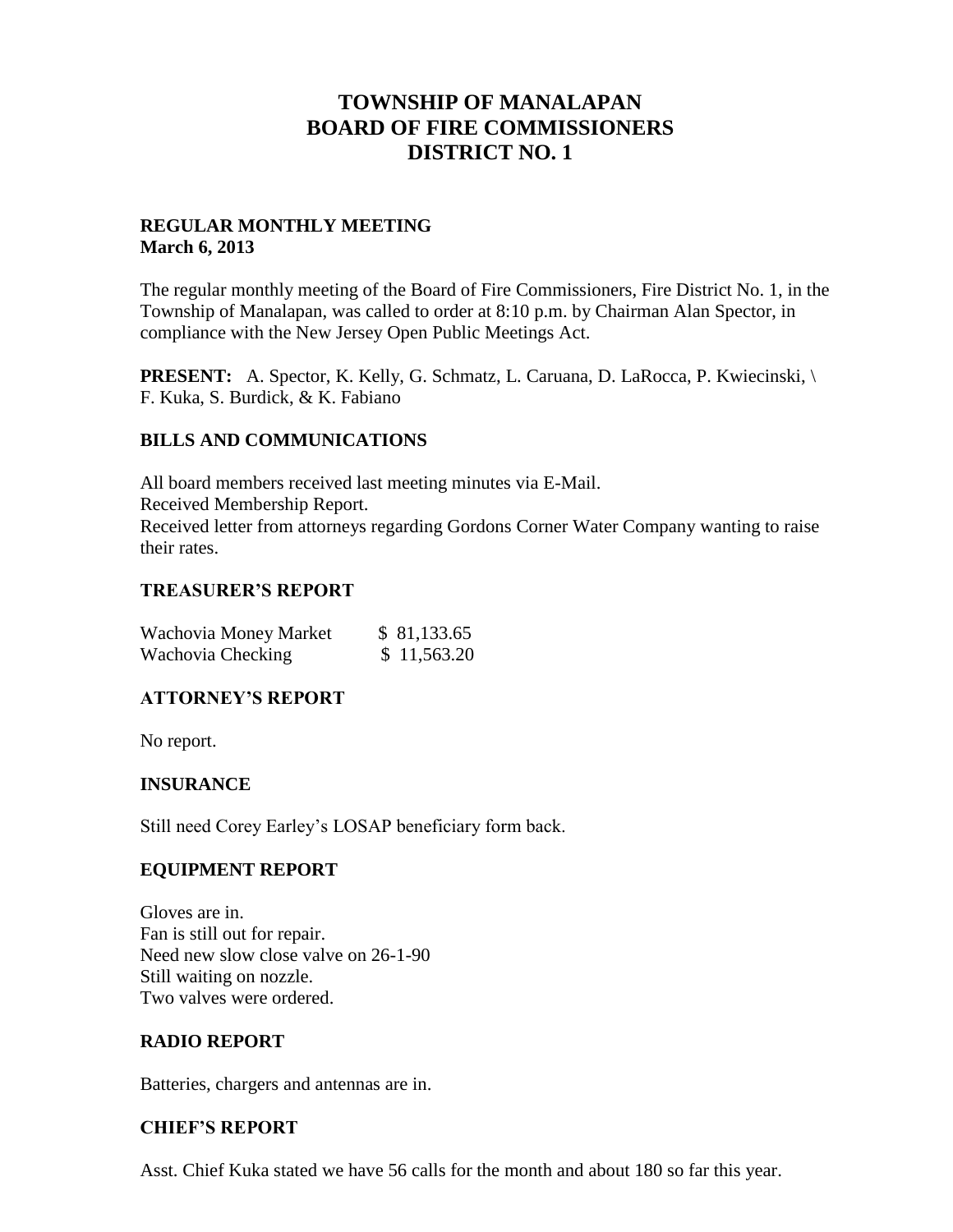#### **TRUCK REPORT**

26-1-77 – has an antifreeze leak.

26-1-91 – front seal on passenger side has been repaired.

26-1-80 – hold down handle for the back has been repaired.

26-1-90 – replaced marker lights on the back.

#### **ASSOCIATION REPORT**

Steve Burdick met with Chris Sullivan regarding work to be done in the back.

Stockels to start cleaning up around the outside of both houses.

Old gym equipment to be moved to storage unit.

Commissioner Schmatz talked to Precision Tech about having a light analysis done. Would also like to have a load test done on the generator at the Satellite.

#### **TRUSTEES' REPORT**

No report.

#### **OLD BUSINESS**

See attached.

# **NEW BUSINESS**

Commissioner Schmatz made a motion to pay all vouchers; this was seconded by Commissioner Kelly. All voted aye.

Commissioner Kelly made a motion for \$2,400 for a Trench Rescue class for 12 people, pending approval from the town for the site; this was seconded by Commissioner Schmatz. All voted aye.

Commissioner Spector made a motion not to exceed \$1,500 for the purchase of additional gym equipment and renovations; this was seconded by Commissioner Schmatz. All voted aye.

Gary Weiss asked about the Community Service Program. This will now be handled by the fire company.

Commissioner Spector made a motion not to exceed \$3,800 for hose testing by Fail Safe; this was seconded by Commissioner Kelly. All voted aye.

Commissioner Kelly made a motion to add insurance on all the phones that we have; this was seconded by Commissioner Spector. All voted aye.

Commissioner Spector made a motion not to exceed \$850 to purchase 10 portable batteries; this was seconded by Commissioner LaRocca. All voted aye.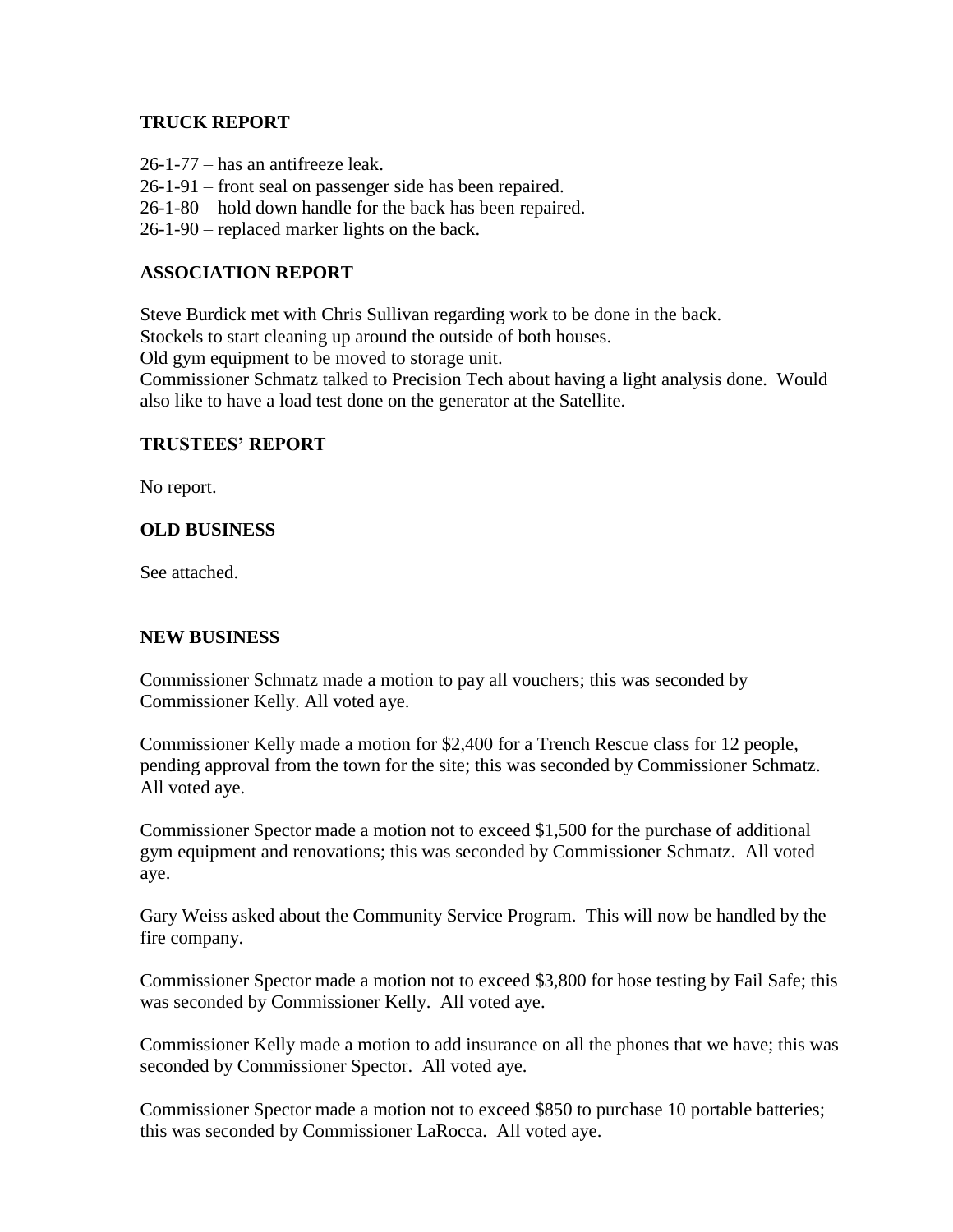Commissioner Spector asked for the phone number/serial number from anyone who has air card/hotspot.

Reorganization of Commissioners is as follows:

Commissioner Spector – phones, website, OSHA, ISO, audit, driver's abstract Commissioner Kelly – Clerk, budget, computers, OSHA, ISO, census Commissioner Schmatz – Treasurer, equipment, equipment testing Commissioner Caruana – insurance, mail, LOSAP, physicals Commissioner LaRocca – trucks, radios, Opticom, testing (hose, ladder, pump)

Meeting opened to the public at 9:35 p.m.

A motion was made by Commissioner Spector to adjourn; it was second by Commissioner Kelly and all voted aye.

Meeting adjourned at 9:37 p.m.

 Respectfully submitted, Kenneth Kelly, Clerk